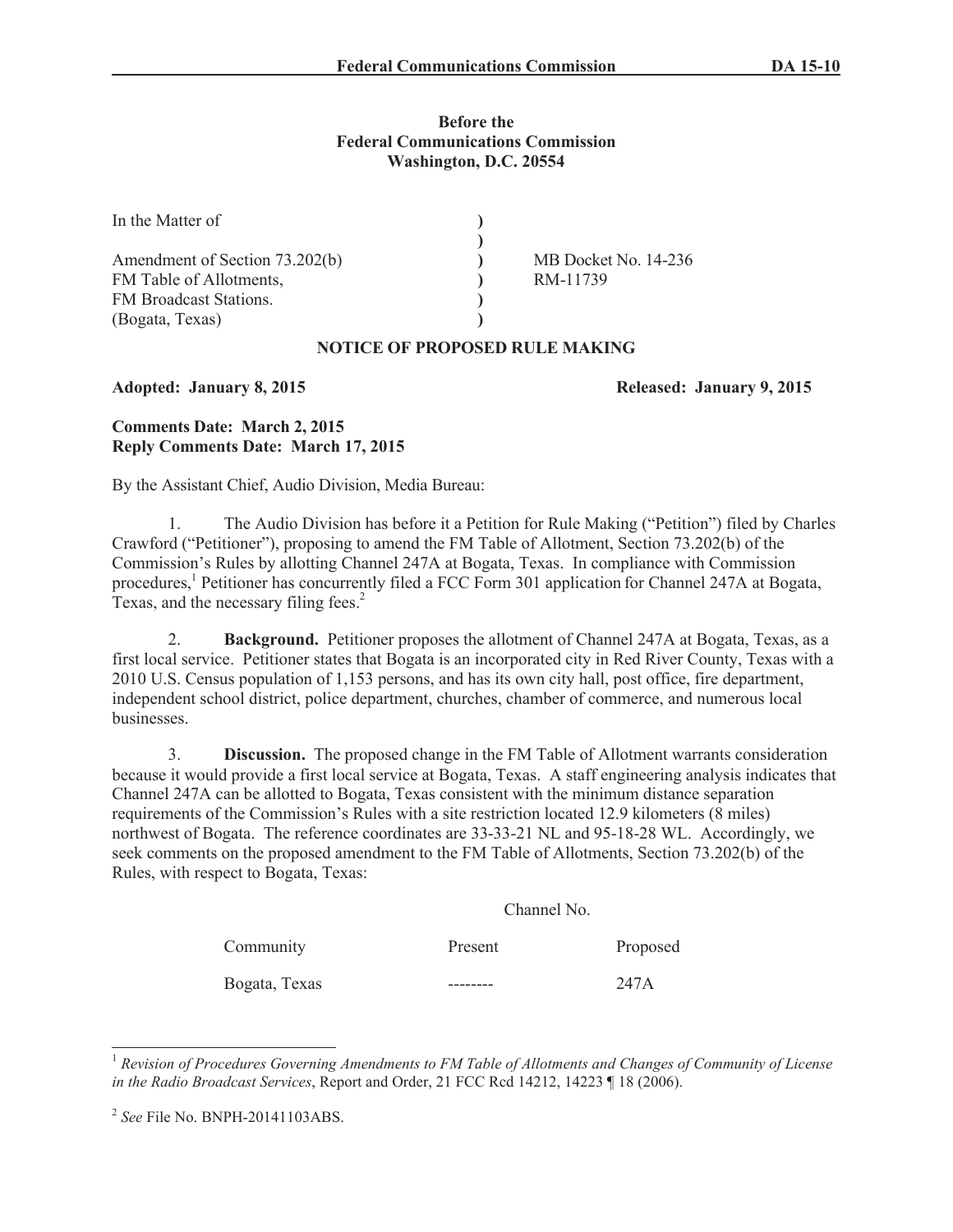4. The Commission's authority to institute rule making proceedings, showings required, cutoff procedures, and filing requirements are contained in the attached *Appendix* and are incorporated by reference herein. In particular, we note that a showing of continuing interest is required by paragraph 2 of the *Appendix* before a channel will be allotted.

5. Pursuant to Section 1.415 and 1.419 of the Commission's Rules,<sup>3</sup> interested parties may file comments on or before, **March 2, 2015**, and reply comments on or before, **March 17, 2015**, and are advised to read the *Appendix* for the proper procedures. Comments should be filed with the Federal Communications Commission, Office of the Secretary, 445 Twelfth Street, SW, TW-A325, Washington, D.C. 20554. Additionally, a copy of such comments should be served on Petitioner, as follows:

Charles Crawford 2215 Cedar Springs Rd. #1605 Dallas, Texas 75201

6. Parties must file an original and four paper copies of each filing. Filings can be sent by hand or messenger delivery, by commercial overnight courier, or by first-class or overnight U.S. Postal Service mail. The Commission's contractor, Natek, Inc., will receive hand-delivered or messengerdelivered paper filings for the Commission's Secretary at the Commission's headquarters building located at 445  $12<sup>th</sup>$  Street, S.W., Room TW-A325, Washington, D.C. 20554. The filing hours at this location are 8:00 a.m. to 7:00 p.m. All hand deliveries must be held together with rubber bands or fasteners. Any envelopes must be disposed of before entering the building. Commercial overnight mail (other than U.S. Postal Service Express Mail or Priority Mail) must be sent to 9300 East Hampton Drive, Capitol Heights, MD 20743. U.S. Postal Service first-class mail, Express Mail, and Priority Mail should be addressed to 445 12<sup>th</sup> Street, SW, Washington, D.C. 20554. All filings must be addressed to Marlene H. Dortch, **Secretary, Federal Communications Commission, Office of the Secretary. Any filing that is not addressed to the Office of the Secretary will be treated as filed on the day it is received in the Office of the Secretary.** *See* **47 C.F.R. § 1.7. Accordingly, failure to follow the specified requirements may result in the treatment of a filing as untimely.** 

7. The Commission has determined that the relevant provisions of the Regulatory Flexibility Act of 1980 do not apply to a rule making proceeding to amend the FM Table of Allotments, Section 73.202(b) of the Commission's Rules.<sup>4</sup> This document does not contain new or modified information collection requirements subject to the Paperwork Reduction Act of 1995 (PRA), Public Law 104-13. In addition, therefore, it does not contain any new or modified "information collection burden for small business concerns with fewer than 25 employees," pursuant to the Small Business Paperwork Relief Act of 2002, Public Law 107-198, *see* 44 U.S.C. § 3506(c)(4).

8. For further information concerning this proceeding, contact Rolanda F. Smith, (202) 418- 2700. For purposes of this restricted notice and comment rule making proceeding, members of the public are advised that no *ex parte* presentations are permitted from the time the Commission adopts a *Notice of Proposed Rule Making* until the proceeding has been decided and such decision is no longer subject to reconsideration by the Commission or review by any court. An *ex parte* presentation is not prohibited if specifically requested by the Commission or staff for the clarification or adduction of evidence or resolution of issues in the proceeding. However, any new written information elicited from such a request or a summary of any new oral information shall be served by the person making the presentation upon the other parties to the proceeding unless the Commission specifically waives this service requirement. Any

<sup>3</sup> 47 C.F.R. §§ 1.415 and 1.419.

<sup>&</sup>lt;sup>4</sup> See Certification that Section 603 and 604 of the Regulatory Flexibility Act Do Not Apply to Rule Makings to *Amend Sections 73.202(b), 73.504 and 73.606(b) of the Commission's Rules*. 46 FR 11549 (February 9, 1981).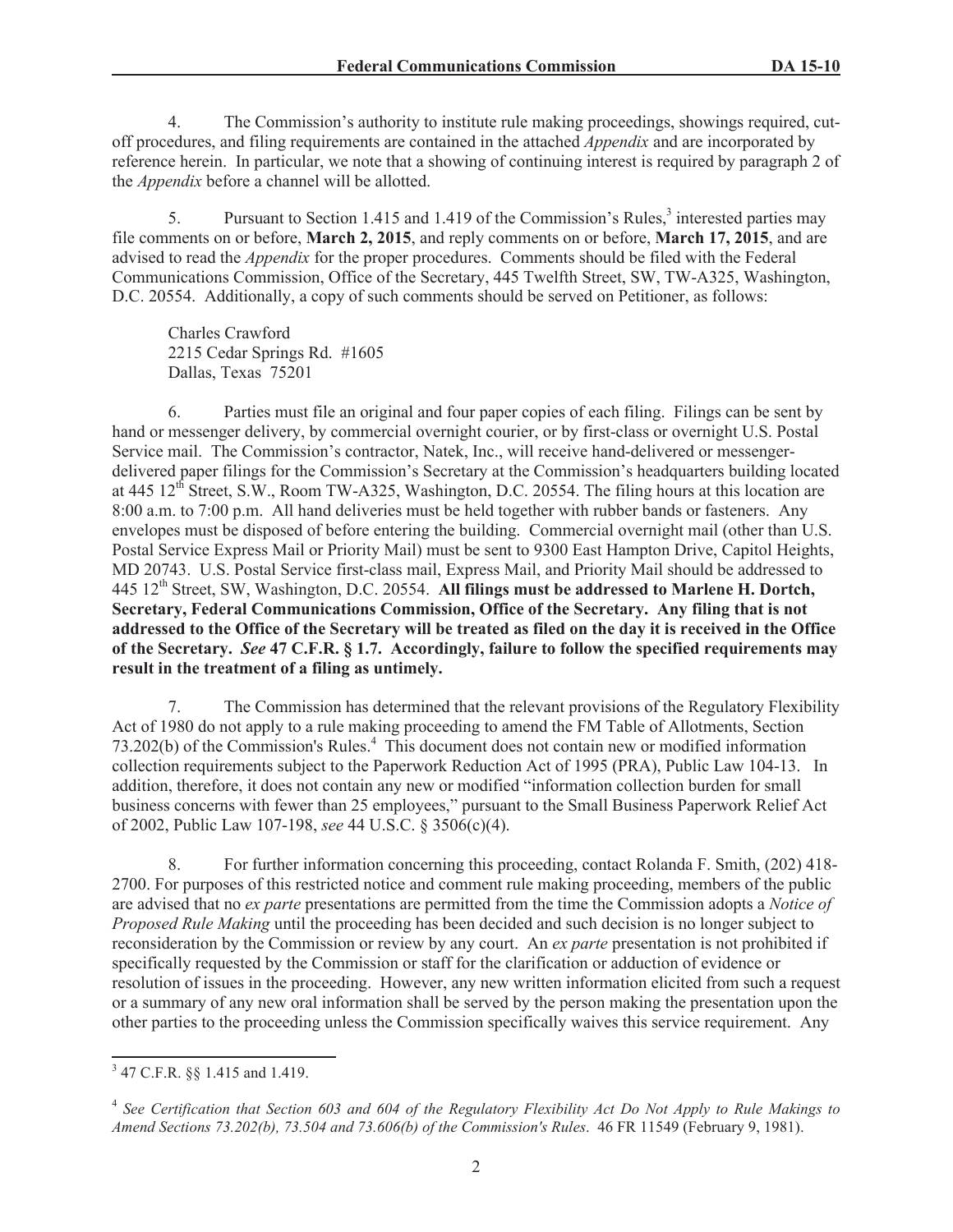comment which has not been served on the petitioners constitutes an *ex parte* presentation and shall not be considered in the proceeding. Any reply comment which has not been served on the person(s) who filed the comment, to which the reply is directed, constitutes an *ex parte* presentation and shall not be considered in the proceeding.

# FEDERAL COMMUNICATIONS COMMISSION

Nazifa Sawez Assistant Chief Audio Division Media Bureau

Attachment: Appendix